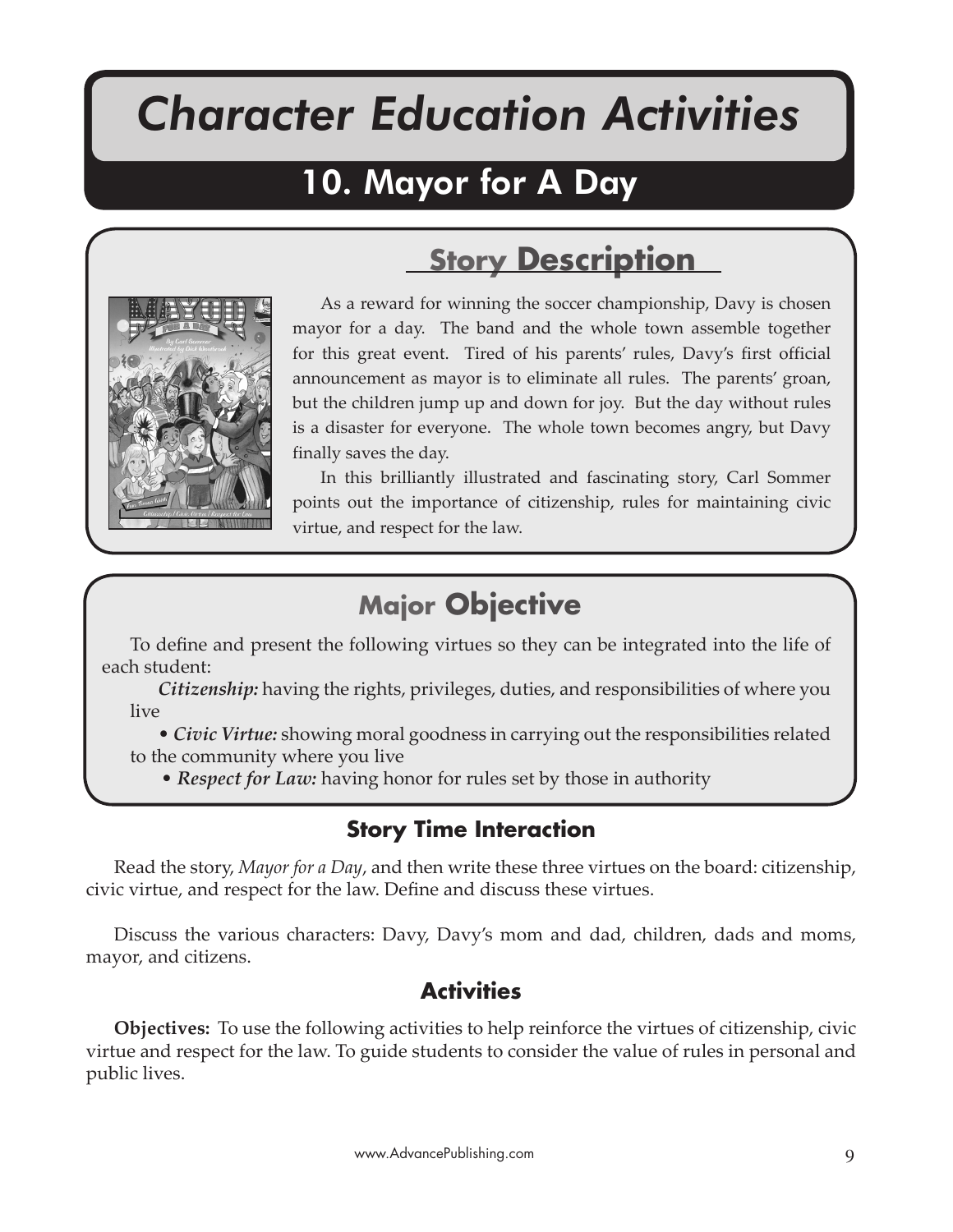#### **Negative and Positive Outcomes**

**Goal:** To show students how rules affect individuals and others

A. Davy saw an opportunity to make *his* life easier and more fun. How did Davy's thinking of having no rules affect his life?

- Davy was cold at the bus stop because he did not wear his coat.
- Davy became hungry because he did not eat breakfast.
- A student running in the hall knocked down Davy.
- A car nearly ran over Davy.
- Davy had his worst game of soccer.

B. How did his thinking of having no rules affect the lives of others at school, play, and in the community?

- Resulted in classroom fighting
- Resulted in people driving too fast
- Resulted in teammates not playing according to soccer rules
- Resulted in townspeople stealing and not paying their bills

C. What steps did Davy take to correct his mistake?

- Davy apologized to the crowd and told them that he had learned that rules were very, very important.
- Davy also apologized to his dad because he learned that a family without rules would never be happy.
- Davy finally recognized that rules brought protection and order that allows everyone to be happy.

# **Why Rules are Necessary for School, Home, and Sports**

**Goal:** To help students understand the importance of laws for the safety of its citizens

Children need to learn that they are living in a society that has been shaped by wise men and women who thoughtfully created rules and privileges so that all citizens of this country could live free and happy lives.

• **Government defined:** Government is composed of individuals who create and administer the laws of a state or nation for the benefit of its citizens.

• **Need for government:** Government was created to keep the actions or conduct of people within the limits prescribed by the rules made for the safety of members of a city, state, or nation.

• **Necessity for rules:** Rules are made for the safety and goodwill of people living together. For rules to work as they were designed, they must be obeyed and enforced. Unfortunately, some people only obey rules if there is someone to enforce them.

• **Questions About Rules:** Ask students to think about:

**1. What happens in a school when there are no rules?** 

Fighting, classroom disruption, children being hurt, bullies hurting others, etc.

**2. What happens to children at home when there are no rules?** 

Fighting with brothers and sisters, arguments over chores, children being sick because of lack of proper eating and rest, etc.

**3. What happens to sports when there are no rules?**

Arguing, pushing, shoving, fighting, etc. One cannot have fun at play if there are no rules.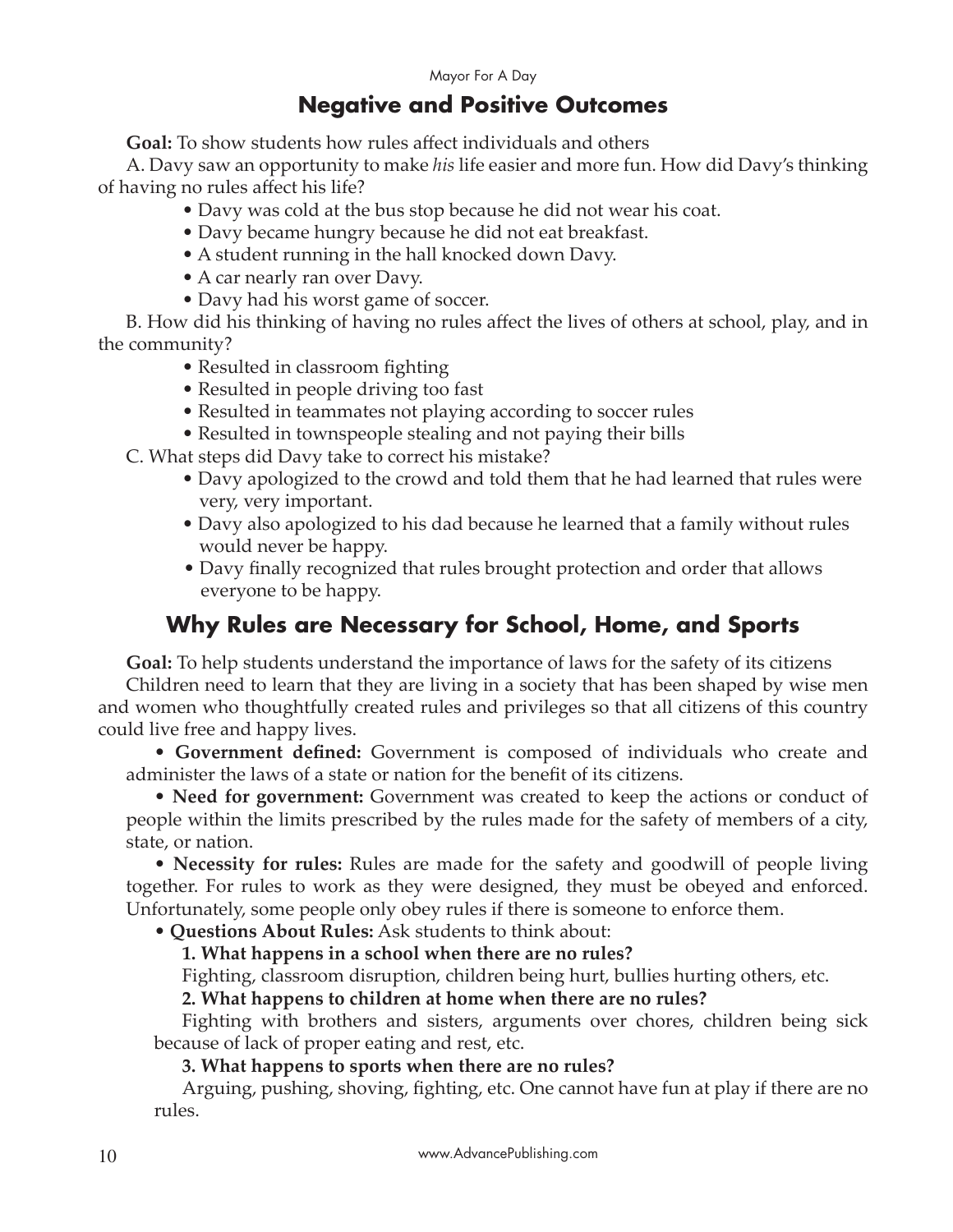#### How Are Rules Made?

**Goal:** To help students understand why we have rules and how they are made

**School situation:** You have started a new school in the neighborhood, and your class is the council that is to make rules for the new school.

#### **Procedure:**

1. For about 10 minutes, have each student make a list of rules they believe they need to have for a peaceful and successful school.

2. Now break students into small groups of four or five council members. Let them pick a council president for the group. For about 10 to 15 minutes let them discuss and write the rules that they believe are necessary for a peaceful and successful school.

3. Take the council presidents and let them present to the class the rules that their council made.

4. Let the class coordinate these rules into one set of rules. Write these rules on the board.

Discuss why rules are important.

# **Rules for Safety and Health**

**Goal:** To help students understand how rules are necessary for safety and heath **Class Discussion:**

• Discuss the need for rules of safety: walking, cars, bicycles, skateboards, etc.

• Discuss the effects of eating junk foods, smoking, drinking, pills, drugs, etc.

• Discuss what happens to those disobeying rules for safety and health.

## **Other Projects**

Groups can work on other projects concerning the values of rules for homes, cafeteria, school bus, driving, games, etc. Have them make a list with a brief explanation of why they think each rule is important and have these turned in. Observe reasoning skills both orally and in written materials.

# **Davy's Way vs. Dad and Mom's Way**

**Goal:** To help students understand the importance of rules

**Activity:** Discuss the rules mentioned in *Mayor for a Day*. Compare the results when you do it Dad and Mom's way vs. Davy's way.

| Davy's rules:                         | Dad and Mom's rules:                       |
|---------------------------------------|--------------------------------------------|
| Don't eat breakfast.                  | No dessert until you eat your meat and     |
| Don't wear a jacket to school.        | vegetables.                                |
| Don't have school rules.              | Look both ways before crossing the street. |
| Don't have driving rules.             | Go to bed on time.                         |
| Don't have soccer rules.              | Sit up straight.                           |
| Eat all the dessert you want whenever | Eat your food.                             |
| you want.                             | Brush your teeth.                          |
|                                       | Clean your room.                           |
|                                       | Make your bed.                             |
|                                       | Do your homework.                          |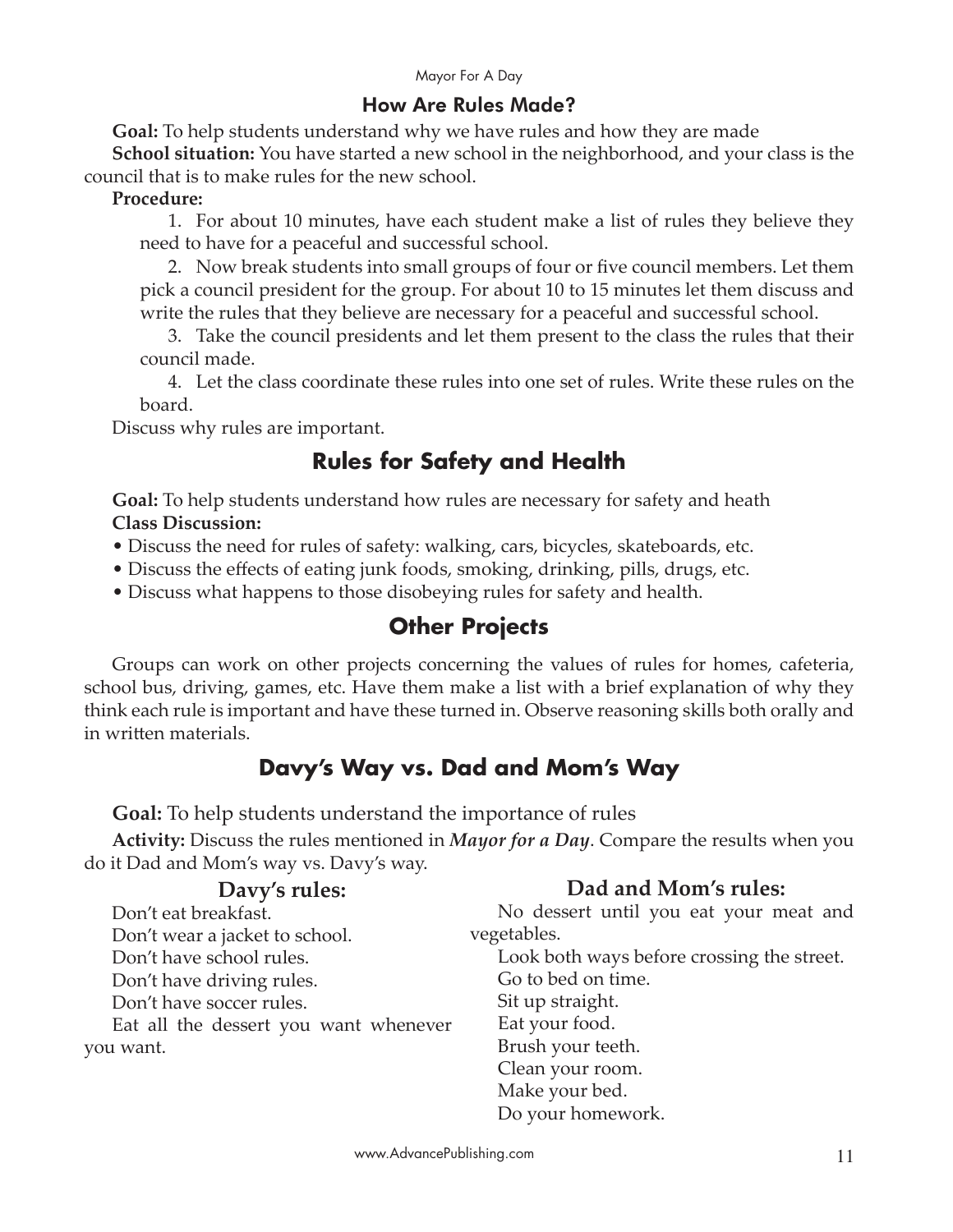## **Social Studies/US Government**

#### **Why Rules are Necessary for Government**

**Goal:** To introduce students to the various levels of government and to show that the active participation of citizens is vital if the democracy is to endure

**Good Citizenship:** To be good citizens students must learn about governmental processes.

**Materials:** Local newspapers; local Chamber of Commerce get-acquainted packets, magazines, etc.

**Procedure:** Can vary according to abilities of students

Break into small groups and have students discuss "Why is government necessary?" and "What does government do?"

1. Present the various levels of government including national, state and local levels.

2. Brainstorm about how people can have influence on local government:

a. Know the leaders

b. Stay informed about issues

c. Ask questions

d. Learn what to do and how to do it

- Who to call
- How to correctly write a letter to a government official
- Where to find titles and addresses

3. Make a vocabulary list of "need to know" words like council, mayor, governor, assembly, vote, polls, precincts, issues, campaign, etc.

4. Make an organizational or flow chart or other graphic to give students a visual aid for understanding how the system works.

#### **Examples:**

*City Voters* 

- Elect city council members and mayor
- Council

Has meetings to discuss and vote on appropriate resolution of issues Makes city laws

#### *State Voters*

- Elect governor
- Elect Representatives & Senators
- Governor, House of Representatives, or Senate

Hear testimony from members or constituents and then vote on how to resolve an issue

Make state laws

5. Plan a field trip to a local city council meeting, City Hall, or if nearby—the governor's office, etc.

**Voters:** It is your privilege to elect whomever you believe is the most qualified for the office and to influence others about important issues. You may:

• Help campaign for that person